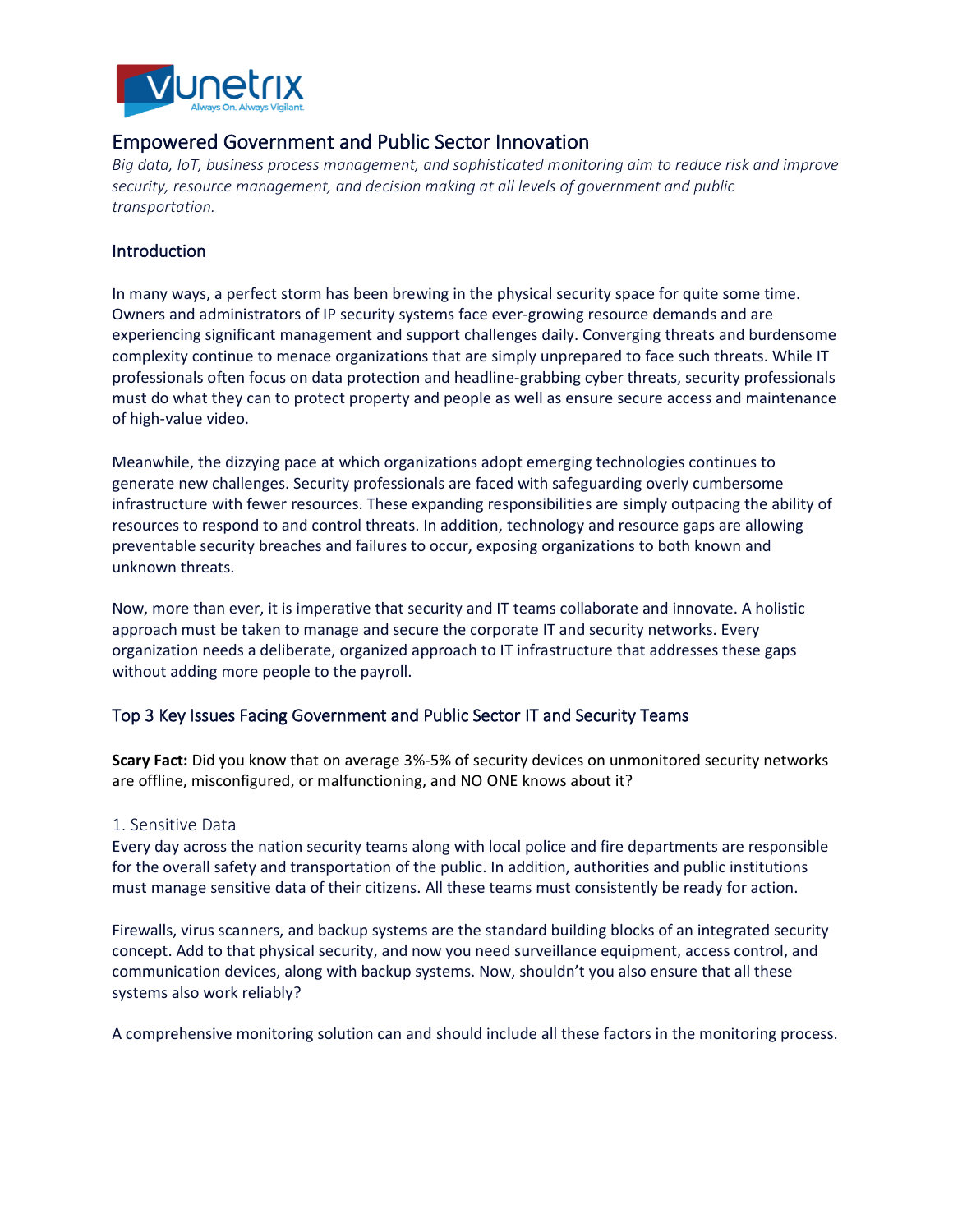

### 2. Many distributed locations

The best approach to monitoring IT and Security networks is to deploy software designed to continuously collect health and performance data on all IT infrastructure at every location. Then have it send the data in an encrypted form to a central instance that is responsible for the complete evaluation and storage of data. This keeps costs low and expenses for operation and maintenance manageable, while at the same time ensuring IT and Security networks are centrally monitored.

### 3. Heterogenous IT landscapes

Integration of locations, hardware, and software, are heterogenous. Devices and applications offer their own monitoring tools and insight; however, they contribute little to an overview of the entire IT environment. This calls for a universal solution that can monitor devices and applications independently of manufacturers as well as integrate special solutions into the overall monitoring process. The decisive factors here are, on the one hand, the standardization of the solution in order to keep the costs low and, on the other hand, the flexibility to connect existing special solutions via suitable interfaces.

### How monitoring enhances security and technical possibilities

*Identify the right monitoring solution*

Both internal processes and citizen services highly depend upon a high-availability and highperformance network. In addition, security teams need to have assurance that all of their security systems are online and operational. In order to guarantee this, IT and security teams need the appropriate information. Network monitoring is the information provider. But not every tool meets these special requirements. A thorough evaluation is necessary to determine the safest most appropriate monitoring solution which covers the needs of IT and physical security.

## Here's what to consider before introducing an overall monitoring solution.

#### Independence

Independence is the gold standard for effective monitoring, and in terms of government, this primarily refers to local autonomy (when there are numerous locations of authorities and governmental organizations) and vendor independence. These problems have to be solved with reasonable effort and within a feasible budget; support for common standards is a given.

## Reliability and expandability

No aspect of government IT is as important as security or reliability; monitoring critical systems should be error free, protect sensitive data, and help ward off attacks. The extensibility of individual solutions and integration via API rounds up the picture. You should be given the tools that are the most secure for your individual needs.

#### Long-term data

Historical data not only helps to selectively approach network optimization with regard to relevant problems, but also in the long term, with a defined mission. The possibility of advanced monitoring of a government or public authority network makes it possible to not be distracted by current problems and to not lose sight of the big picture.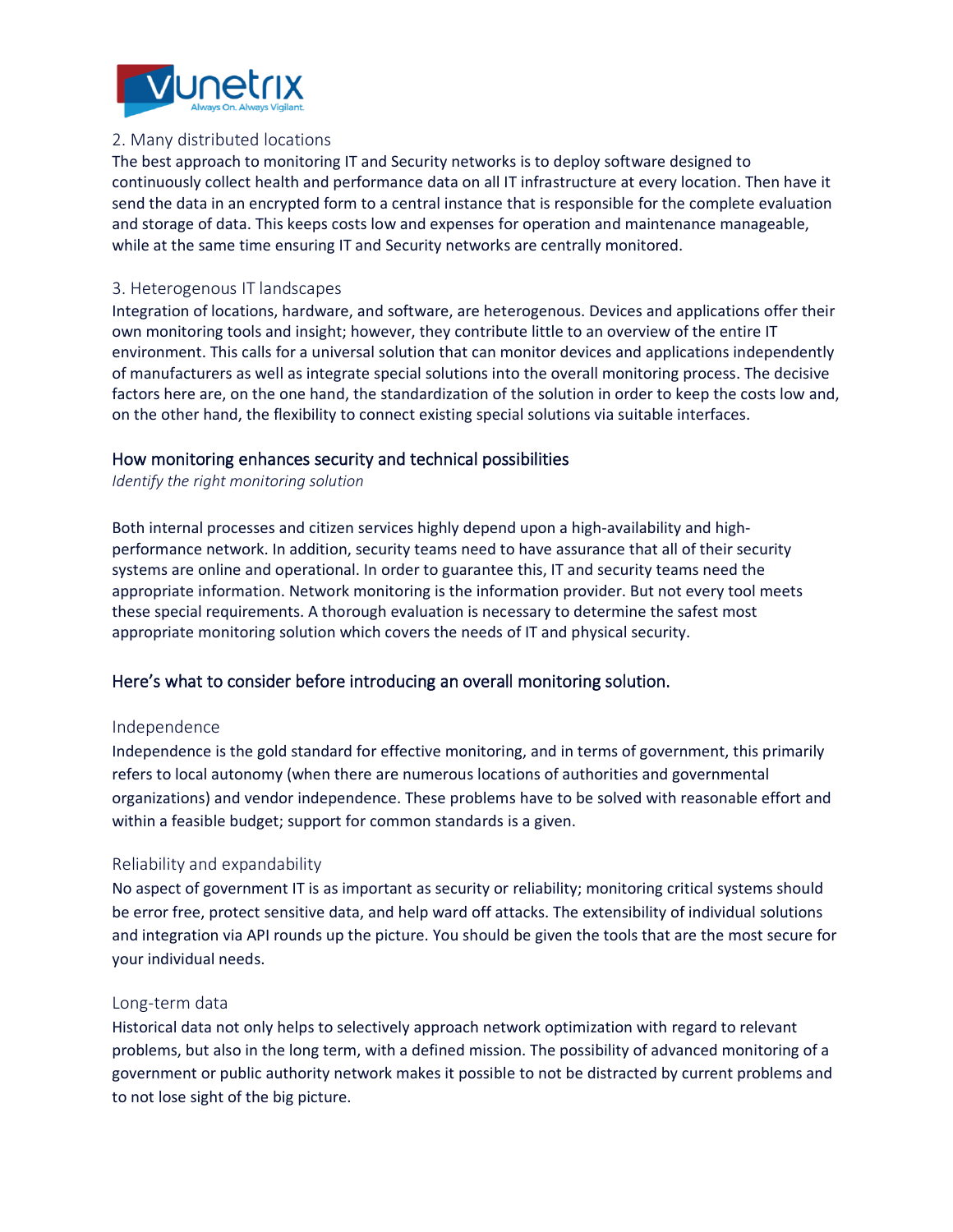

### Costs and licenses

Let's face it, the public sector has to justify every expenditure. Low-cost models are much more attractive, especially if they don't lack in functionality, reliability, or services. Accordingly, a monitoring solution for government IT should have a licensing model that is low in cost, always transparent, and without high ensuing costs.

## Vunetrix Network Monitor

*Perfect for monitoring government IT and physical security assets in the public sector. Includes all features required for monitoring in the field of government.*

### *Many locations. No worries.*

Location flexibility must be a top priority in monitoring government and public sector IT, because hardware and software diversity is the name of the game: A wide variety of different products must be dealt with, monitored, and managed. The Vunetrix API and custom sensors allow the solutions and components of individual sites to be easily integrated into the central monitoring solution while at the same time, the solution keeps costs low thanks to a high degree of standardization.

### *Be alerted when it matters.*

The setup and functionality of data transmission, analysis, storage, and publishing in government and public sector IT is somewhat identical to a classic IT network. Vunetrix users can define thresholds to trigger notifications before outages or failures occur. You can decide how to receive notifications: via email, push notification, or SMS, for example. The notification feature is of great value because you can immediately see where the issue is.

#### *Data protection and security*

Let's not forget the issue of security in government and public sector IT monitoring: Vunetrix monitors all types of security tools from firewalls to virus scanners to backup systems as well as any IP-based physical security device. It adds a very high level of security by revealing unusual activity that might be an indication of a malware attack. Vunetrix does its job 24/7 without fail and makes sure that all public operations run smoothly, that all security devices are performing properly, and that all data is protected.

## Two Deployment Options

## *Cloud-based Performance Monitoring Software*

Vunetrix has a patented, cloud-based app (Vunetrix Network Monitor) which continuously checks networked systems, servers, storage, end points, and power supplies to ensure everything is working at all times. Continuous device health checks and instantaneous notifications lets you know immediately when there's a problem. This way you can fix small problems before they become BIG problems. You can also proactively identify device issues and fix before failure and before a security event occurs.

#### *On-premises Performance Monitoring Software*

Vunetrix, on-premises software is ideal for air-gapped or closed networks. Just like the cloud-based software, Vunetrix continuously checks networked systems, servers, storage, end points, and power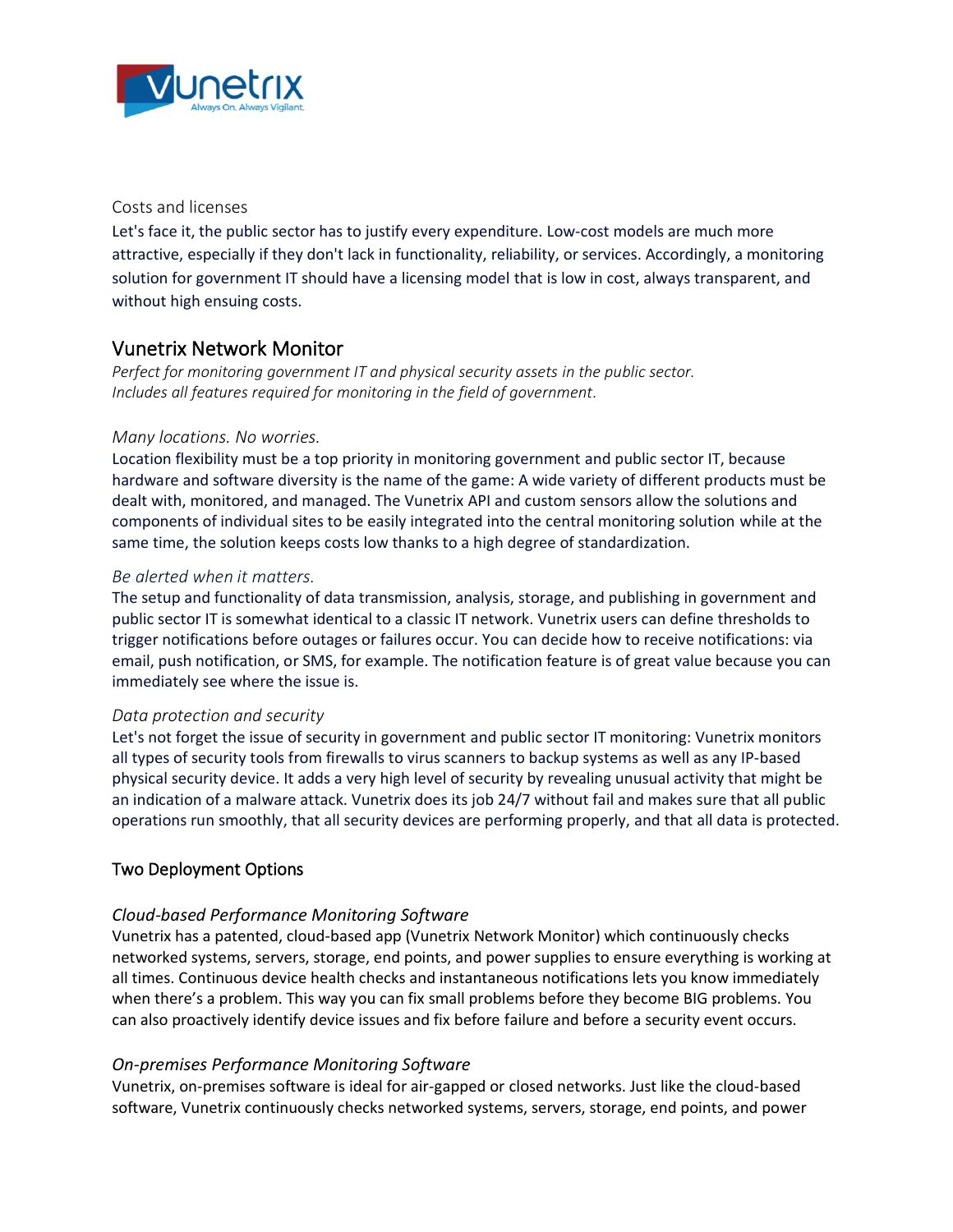

supplies to ensure everything is working at all times. With on-premises software you achieve full software functionality regardless of network design.

## Key Operational Benefits

#### *Advanced Diagnostics*

Vunetrix advanced diagnostics feature allows you to determine the nature of any device issue quickly. You know in an instant what the problem is, where the problem is and can schedule timely onsite service and repairs with a "First Trip Resolution Promise".

#### *Inventory Management*

Vunetrix drives better business and security infrastructure decisions for your organization's capacity planning and system performance. With accurate fault and performance trending data available from the performance monitoring software, capital expenses to replace failing equipment or devices which are beginning to act erratically prior to failing can be identified and replacements budgeted with hard data backup.

#### *Operational Cost Reduction*

Government agencies enjoy up to 70% operational cost reductions when manual checking of security devices is 100% automated. Vunetrix automates time-consuming tasks and delivers real-time, holistic visibility to your mission-critical devices. With the correct alerts, your security team can expect to use fewer resources to ensure their companies' security system is operational and functioning with optimal performance.

#### *Reduce Camera Downtime*

Continuous health checks mean you know in an instant when there's a problem with a camera. You can take immediate steps to resolve the problem and assure all cameras are working when a security incident occurs.

#### *Ensure Security System Uptime*

Heath monitoring software allows you to maximize your security system uptime. Having all the data on a single dashboard provides you with instant visibility to assess and diagnose operational issues. Vunetrix provides the answers for quick and effective responses.

#### *Video Evidence Quality Guarantee*

Vunetrix ensures that surveillance cameras are online and functioning normally. Vunetrix confirms that video streams are sending appropriate levels of data. The software also warns if and when networks are behaving abnormally and could potentially fail or have already failed, assuring quality video evidence is available when needed for investigation.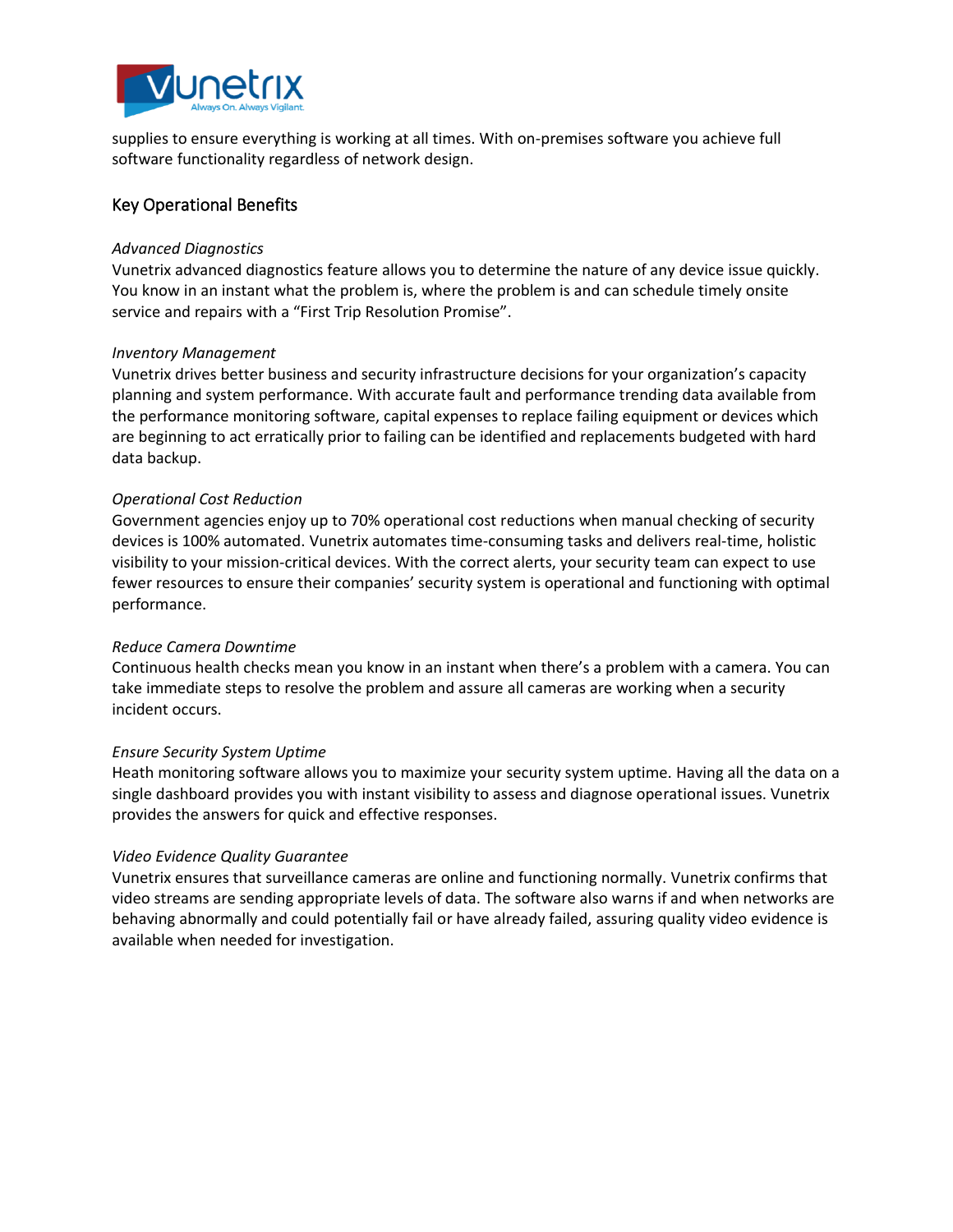

# Strategic Principals for Securing the Internet of Things Department of Homeland Security

(Note: some content in this next section has been inserted using exact language from the DHS White Paper, "Strategic Principals for Securing the Internet of Things, 2016".) *https://www.dhs.gov/sites/default/files/publications/Strategic\_Principles\_for\_Securing\_the\_Internet\_of\_T hings-2016-1115-FINAL....pdf*

To begin with, there is no easy button. In addition, there is no silver bullet either. Layered security best practices help you to achieve optimal security and mitigate security risks. However, organizations must also take on the responsibility of identifying and enforcing rules and procedures for all individuals using the organization's IT assets and resources.

*Incorporate Security at the Design Phase*  Security at the design phase, what exactly does this mean?

Design with system and operational disruption in mind. Understanding what consequences could flow from the failure of a device will enable developers, manufacturers, and service providers to make more informed risk-based security decisions. Where feasible, developers should build IoT devices to fail safely and securely, so that the failure does not lead to greater systemic disruption.

Also important is complete separation of the corporate IT network from the security network through the use of Physical or Virtual LANs. It is of utmost importance to establish a clear boundary and partition each business units' network. Placing advanced next generation firewalls between each network also can drastically reduce a cyberattack on the corporate network originating from any IoT device connected to the security network such as a camera or switch. It is also necessary to assure attack vectors are closed which could originate from the corporate IT network into the physical security network.

#### *Advance Security Updates and Vulnerability Management*

Botnets operate by continuously scanning for IoT devices that are protected by known factory default usernames and passwords. Since strong security controls such as making the industrial consumer deliberately disable rather than deliberately enable complex passwords have yet to be built, organizations must have specific rules and policies around usernames and passwords for IoT devices and all security systems. Recommended are hard to crack passwords accessed from password vaults like Last Pass, RoboForm, or NordPass. Continuous password rotation is also important and should be considered monthly or at least every quarter.

Multi-factor authentication is another method for protecting unwanted access to any device or system by a nefarious or ill-intentioned individual. These can be generated through email, SMS, authentication apps, and more.

Ensure that software and firmware updates are performed in a timely manner. Never automatically push firmware updates on a camera, system, or any other IoT device. Updates should be checked for bugs and compatibility. And it's always advisable to check camera firmware compatibility with your VMS, lest you cause a complete failure of your surveillance network.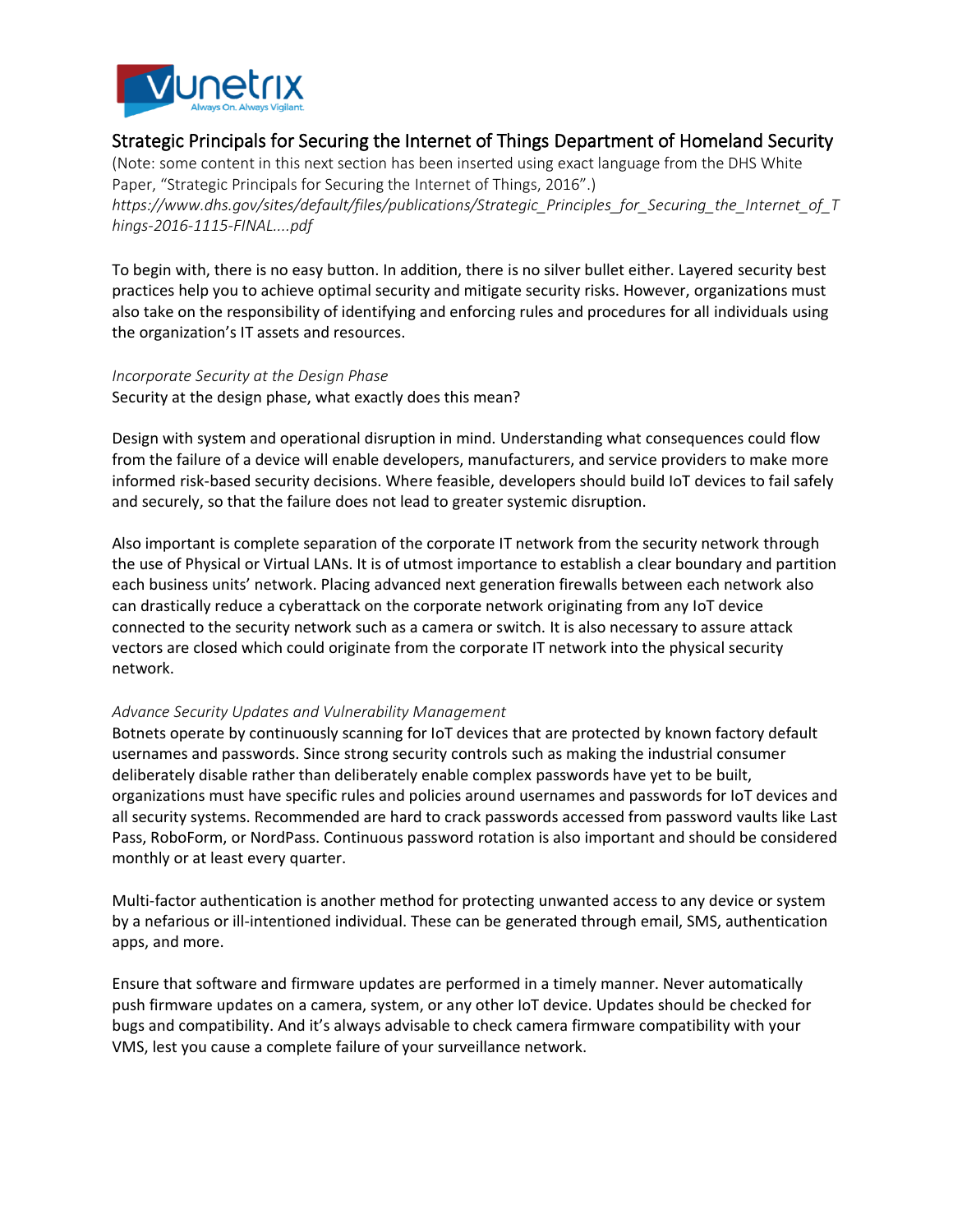

#### *Build on Proven Security Practices*

Start with basic software security and cybersecurity practices and apply them to the IoT ecosystem in flexible, adaptive, and innovative ways. Refer to relevant Sector-Specific Guidance, where it exists, as a starting point from which to consider security practices.

Logging system access is a good method for identifying who's in the system/s and for how long. Requiring unique usernames and passwords for each individual who is granted access is one way to achieve this.

Use hardware that incorporates security features to strengthen the protection and integrity of the device. For example, use computer chips that integrate security at the transistor level, embedded in the processor, and provide encryption and anonymity.

Many IoT devices use Linux operating systems, and many may not use the most up-to-date operating system. Using the current operating system ensures that known vulnerabilities will have been mitigated.

#### *Prioritize Security Measures According to Potential Impact*

Know a device's intended use and environment, where possible. This awareness helps developers and manufacturers consider the technical characteristics of the IoT device, how the device may operate, and the security measures that may be necessary. Perform a "red-teaming" exercise, where developers actively try to bypass the security measures needed at the application, network, data, or physical layers. The resulting analysis and mitigation planning should help prioritize decisions on where and how to incorporate additional security measures. Identify and authenticate the devices connected to the network, especially for industrial consumers and business networks. Applying authentication measures for known devices and services allows the industrial consumer to control those devices and services that are within their organizational frameworks.

#### *Promote Transparency across IoT*

Conduct end-to-end risk assessments that account for both internal and third-party vendor risks, where possible. Developers and manufacturers should include vendors and suppliers in the risk assessment process, which will create transparency and enable them to gain awareness of potential third-party vulnerabilities and promote trust and transparency. Security should be readdressed on an ongoing basis as the component in the supply chain is replaced, removed or upgraded. Consider creating a publicly disclosed mechanism for using vulnerability reports. Bug Bounty programs, for example, rely on crowdsourcing methods to identify vulnerabilities that companies' own internal security teams may not catch. Consider developing and employing a software bill of materials that can be used as a means of building shared trust among vendors and manufacturers. Developers and manufacturers should consider providing a list of known hardware and software components in the device package in a manner which is mindful of the need to protect intellectual property issues. A list can serve as valuable tool for others in the IoT ecosystem to understand and manage their risk and patch any vulnerabilities immediately following any incident.

#### *Connect Carefully and Deliberately*

Advise IoT consumers on the intended purpose of any network connections. Direct internet connections may not be needed to operate critical functions of an IoT device, particularly in the industrial setting. Information about the nature and purpose of connections can inform consumer decisions. Make intentional connections. There are instances when it is in the consumer's interest not to connect directly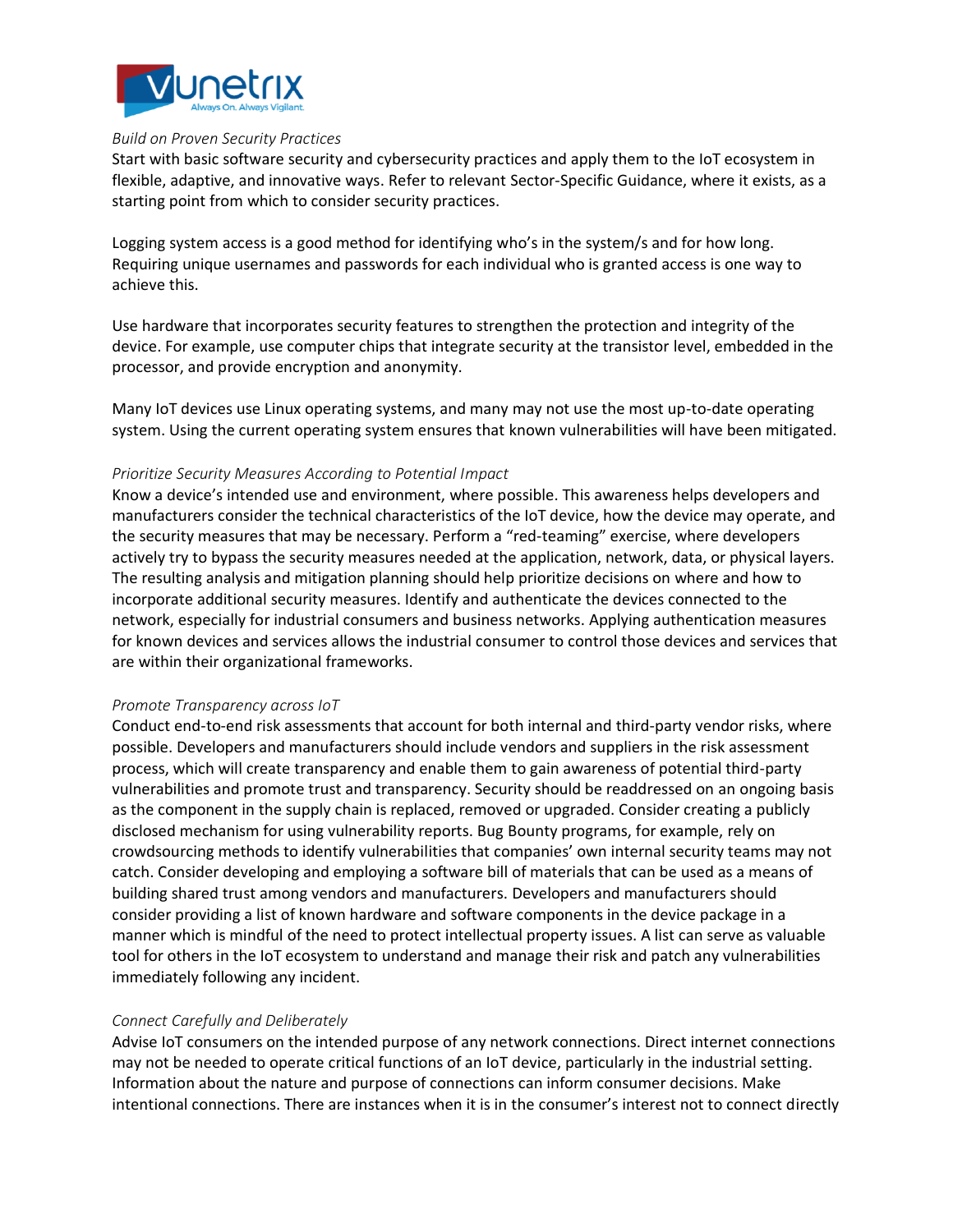

to the Internet, but instead to a local network that can aggregate and evaluate any critical information. For example, Industrial Control Systems (ICS) should be protected through defense in depth principles as published by https://icscert.us-cert.gov/recommended\_practices. Build in controls to allow manufacturers, service providers, and consumers to disable network connections or specific ports when needed or desired to enable selective connectivity. Depending on the purpose of the IoT device, providing the consumers with guidance and control over the end implementation can be a sound practice.

# Department of Homeland Security Best Practices. How does Vunetrix measure up?

As with all cybersecurity efforts, IoT risk mitigation is a constantly evolving, shared responsibility between government and the private sector. Below is a summary of Vunetrix efforts to comply with the Department of Homeland Security's Best Practices for IoT devices.

Vunetrix is the ideal monitoring solution for physical security networks and IoT devices while also serving the requirements of the corporate IT network. Considering that Vunetrix has hardening methodologies built into the software and that it is purpose-built for physical security systems, it is the ideal software solution for monitoring government and public sector networks.

Vunetrix Network Monitor is a software application which monitors the health and performance of IT devices. The software features include a SMART Dashboard, Geo-mapping, as well as continuous device health and performance checks. The application uses open IT protocols to collect data from devices and allows for custom API integrations with other security software products.

There are marked vulnerabilities when software and software updates are automatically deployed and installed. A recent breach from a well-known monitoring software manufacturer proves this fact. For these reasons, Vunetrix has always manually distributed software and software updates in all cases, every time.

Vunetrix also allows you to assign different permission levels, i.e., view only vs. administrator, as well as unique usernames and passwords for each system user. In addition, Vunetrix gives you the ability to view only those part of the network which are necessary for your responsibilities while allowing master users to manage and view the entire network through a single-pane-of-glass.

On-premises multi-factor authentication software access can be achieved through email and SMS methodologies. While hosted software multi-factor authentication can be achieved through the use of Azure virtual servers.

Vunetrix takes a security through obscurity approach and only uses one unique and unknown port to send device and system health and performance data through. In addition, further security is achieved by creating an ACL (Access Control List) for the unidentified port and allows it to only send destination traffic to a single source/destination also requiring the port to drop traffic originating from any other outside sources.

The Vunetrix software does not require a change of firmware on any IoT device. In fact, Vunetrix simply collects health, performance, and fault data using read-only protocols. These protocols include SNMP